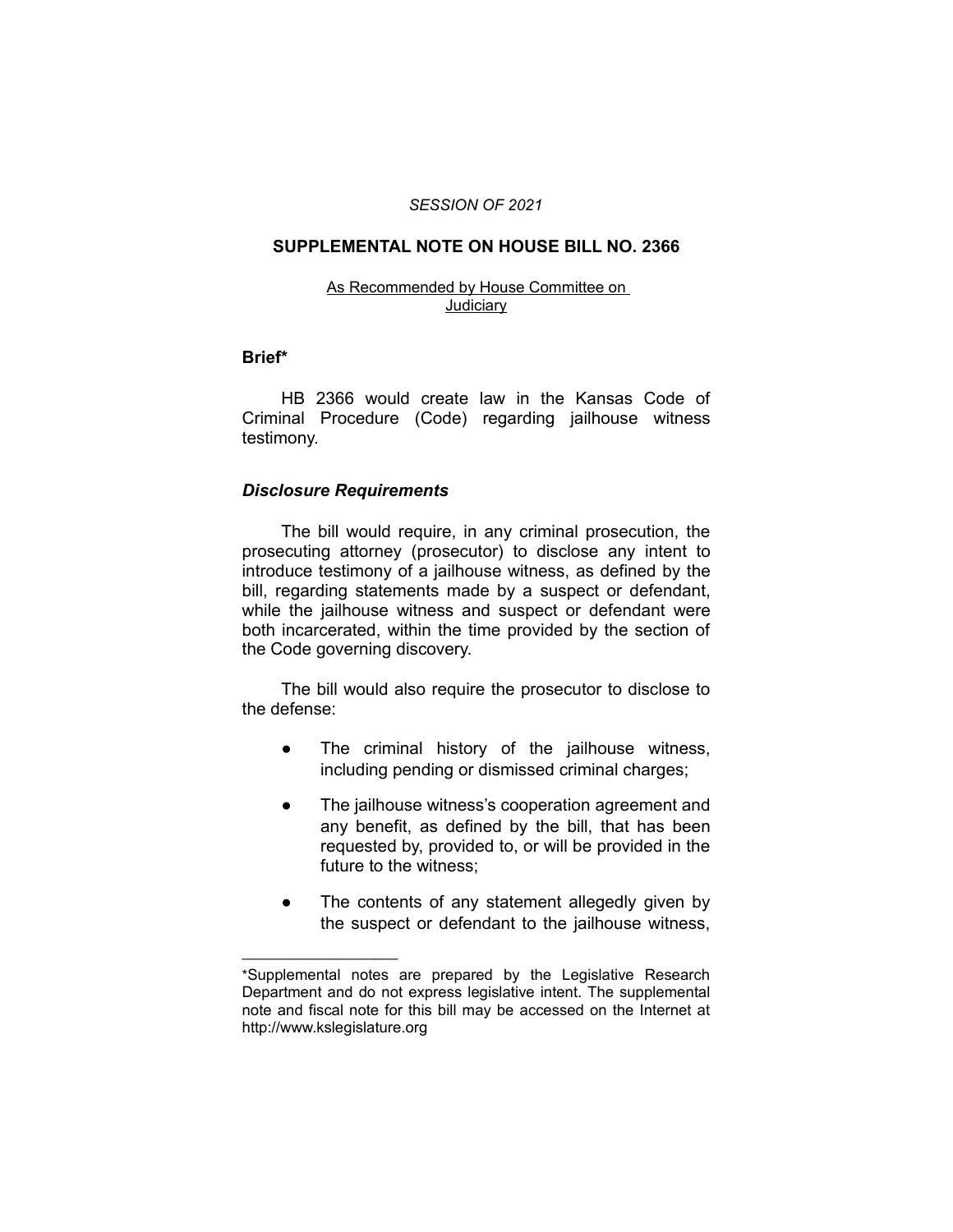and the contents of any statement given by the witness to law enforcement regarding the statements allegedly made by the suspect or defendant, including the time and place such statements were given;

- Any information regarding the jailhouse witness recanting testimony or statements, including the time and place of recantation, the nature of the recantation, and the names of the people present at the recantation; and
- Any information regarding other criminal cases in which the testimony of the jailhouse witness was introduced or was intended to be introduced by a prosecutor regarding statements made by a suspect or defendant, including any cooperation agreement and any benefit the witness received in such case.

The court could allow the prosecutor to comply with these disclosure requirements after the time limit described above if the court finds the jailhouse witness was not known or the information the bill requires to be disclosed could not be discovered or obtained by the prosecutor exercising due diligence within such time period.

If the court finds that disclosure of the above information is likely to cause bodily harm to the jailhouse witness, the bill would allow the court to order that the evidence be viewed only by defense counsel and not by the defendant or others, or issue a protective order.

# *Pre-Trial Hearing in Certain Cases*

In a criminal prosecution for murder or rape in which the prosecutor intends to introduce the testimony of a jailhouse witness, the bill would require, upon the defendant's motion, the court to conduct a pre-trial hearing to determine whether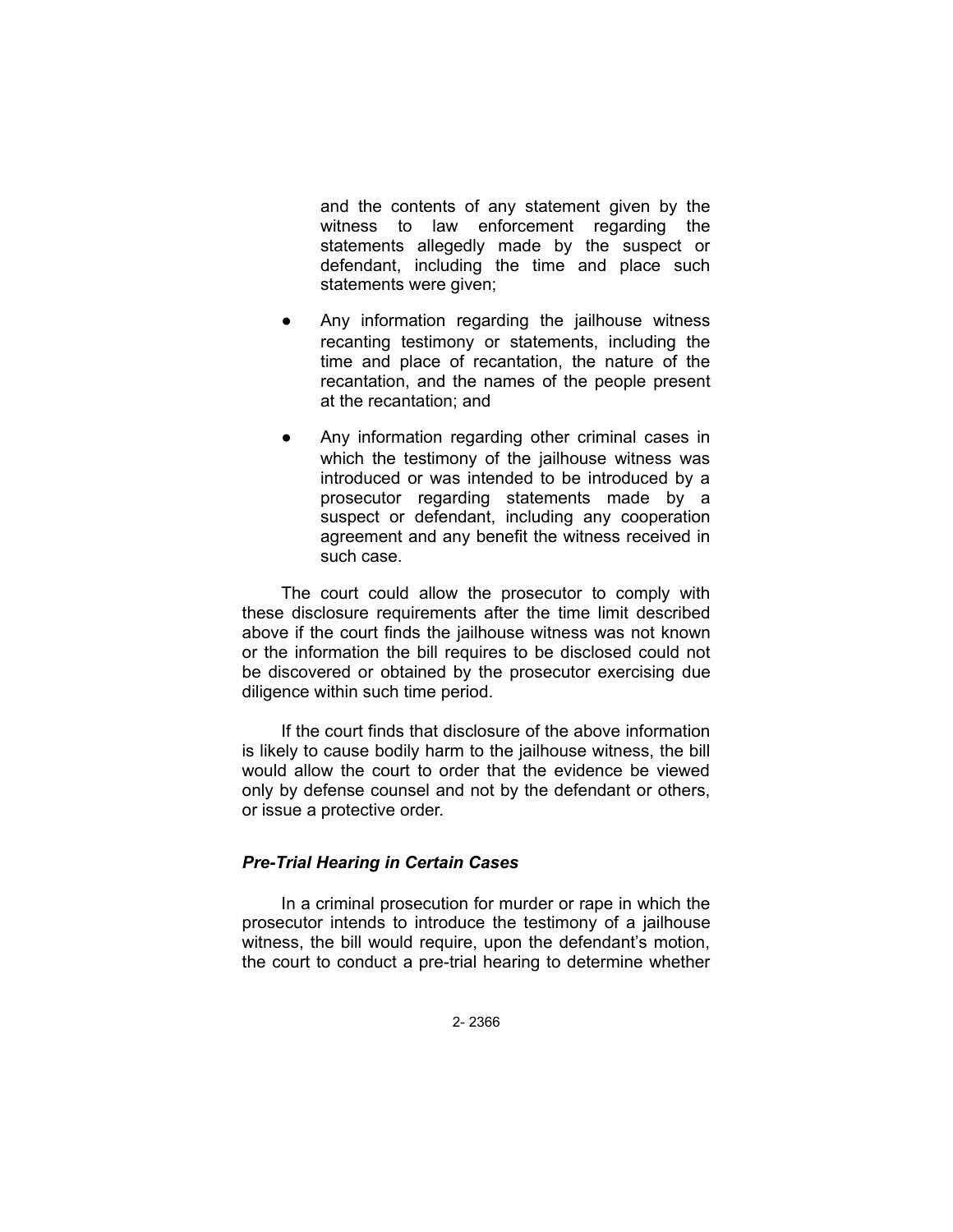the witness's testimony exhibits reliability and is admissible based on the following factors:

- Extent to which the witness's testimony is confirmed by other evidence;
- Specificity of the testimony;
- Extent to which the testimony contains details that would be known only by the perpetrator of the offense;
- Extent to which the details of the testimony could be obtained from a source other than the suspect or defendant; and
- Circumstances under which the witness provided the information to the prosecutor or a law enforcement officer, including whether the witness was responding to leading questions.

If the prosecutor fails to show by a preponderance of the evidence that the witness's testimony is reliable, the bill would require the court to exclude the testimony at trial.

# *Database*

The bill would require each prosecutor's office to maintain a central record containing information regarding cases in which jailhouse witness testimony is introduced or is intended to be introduced by a prosecutor regarding statements made by a suspect or defendant, the substance of such testimony, and any benefit requested by, provided to, or to be provided in the future to such witness in connection with testimony provided by the witness.

The bill would require the prosecutor's office to forward this information to the Kansas Bureau of Investigation (KBI), which wold be required to maintain a statewide database of such information. The database would be accessible only to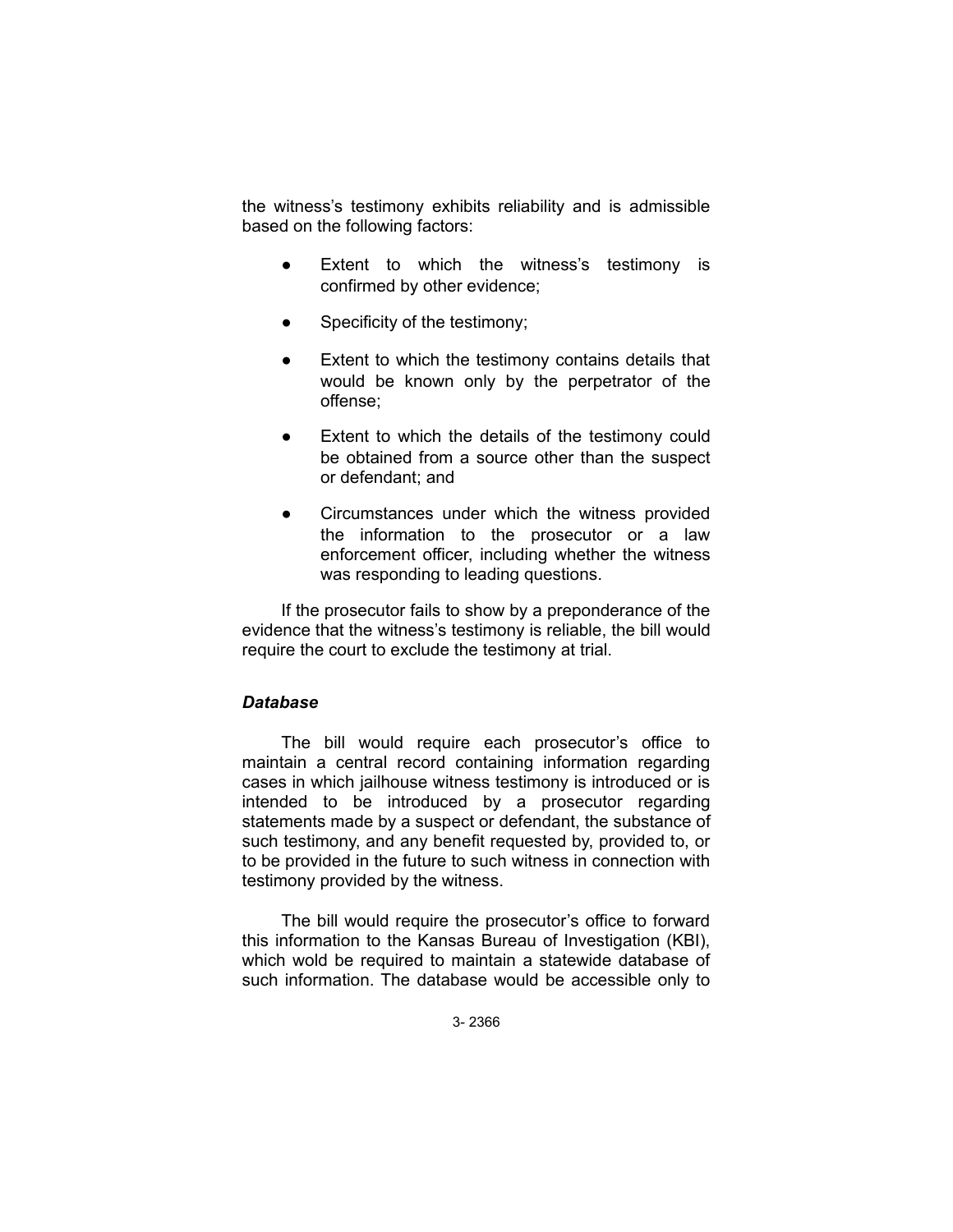prosecutors and would otherwise remain confidential and not subject to the Kansas Open Records Act (KORA). This confidentiality provision would expire on July 1, 2026, unless the Legislature review and reenacts it before that date.

## *Victim Notification; Jury Instructions*

If a jailhouse witness receives any benefit in connection with offering or providing testimony against a defendant, the bill would require the prosecutor to notify any victim connected to the criminal prosecution.

If the testimony of a jailhouse witness is admitted into evidence, the bill would require the jury be instructed that such testimony was provided by a jailhouse witness and informed of any benefit requested by, provided to, or to be provided to the jailhouse witness in connection with providing the testimony.

## **Background**

The bill was introduced by the House Committee on Judiciary at the request of Representative Patton on behalf of the Innocence Project.

# *House Committee on Judiciary*

In the House Committee hearing on March 16, 2021, representatives of the Innocence Project and the Midwest Innocence Project and three private citizens testified as **proponents**, stating the bill the bill would help prevent wrongful convictions by creating safeguards for the use of jailhouse witness testimony. Representatives of Americans for Prosperity, Kansas Association of Criminal Defense Lawyers, Kansas Coalition Against Sexual and Domestic Violence, and Metro Organization for Racial and Economic Equity; an attorney; and a private citizen provided written-only **proponent** testimony. No other testimony was provided.